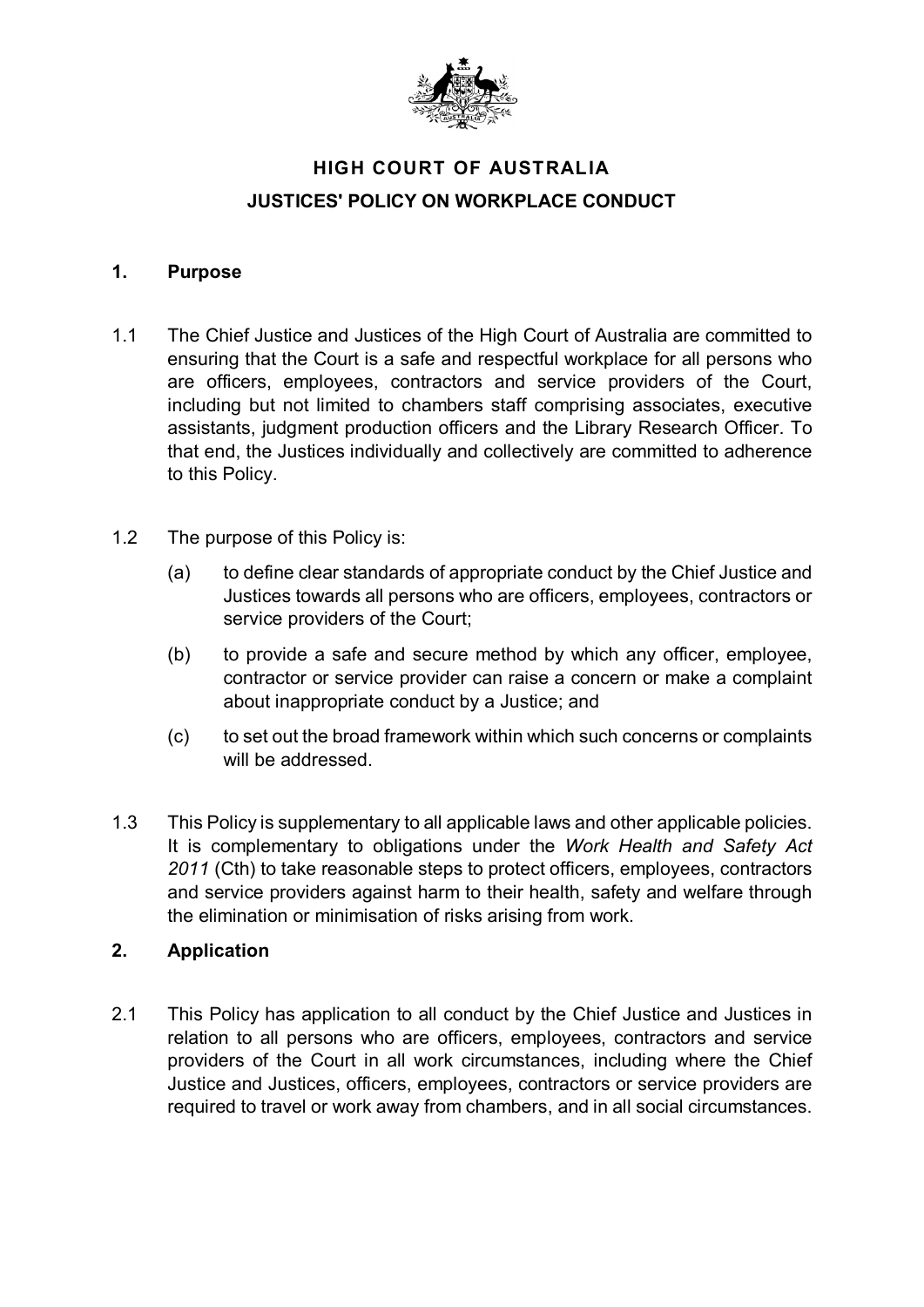## **3. Conduct of Justices**

3.1 No Justice will engage in inappropriate conduct, including conduct of any of the following types:

(a) *Bullying*, in the form of belittling, insulting, victimising, aggressive or intimidating conduct. Bullying may include abusive or offensive language or comments, unjustified criticism or complaints, setting unreasonable or constantly changing timelines, or deliberate exclusion from work-related activities. Bullying does not include reasonable allocation of work, justified and reasonable discussion on work performance, differences of opinion and disagreement, and reasonable management action.

(b) *Harassment*, including sexual harassment within the meaning of the *Sex Discrimination Act 1984* (Cth). Harassment is any unwelcome conduct that could reasonably be expected to be offensive, humiliating or intimidating to the person to whom it is directed. Sexual harassment is any unwelcome conduct of a sexual nature that could reasonably be expected to be unwelcome, offensive, humiliating or intimidating to the person to whom it is directed. Under no circumstances is it appropriate for a Justice to engage in conduct of a sexual nature towards any officer, employee or contractor of the Court.

(c) *Discrimination*, within the meaning of the *Racial Discrimination Act 1975* (Cth), *Sex Discrimination Act 1984* (Cth), *Disability Discrimination Act 1992* (Cth) and the *Age Discrimination Act 2004* (Cth).

(d) *Retaliation*, in the form of subjecting a person to a detriment or treating that person unfairly or unequally on the ground that the person has or is suspected of having raised a concern or made a complaint about inappropriate conduct by a Justice. An example of unfair treatment amounting to retaliation might be refusing to give a reference or giving an unfair reference.

- 3.2 No Justice will require any person to participate in any social occasion.
- 3.3 No Justice will require any person to share any private transport with the Justice.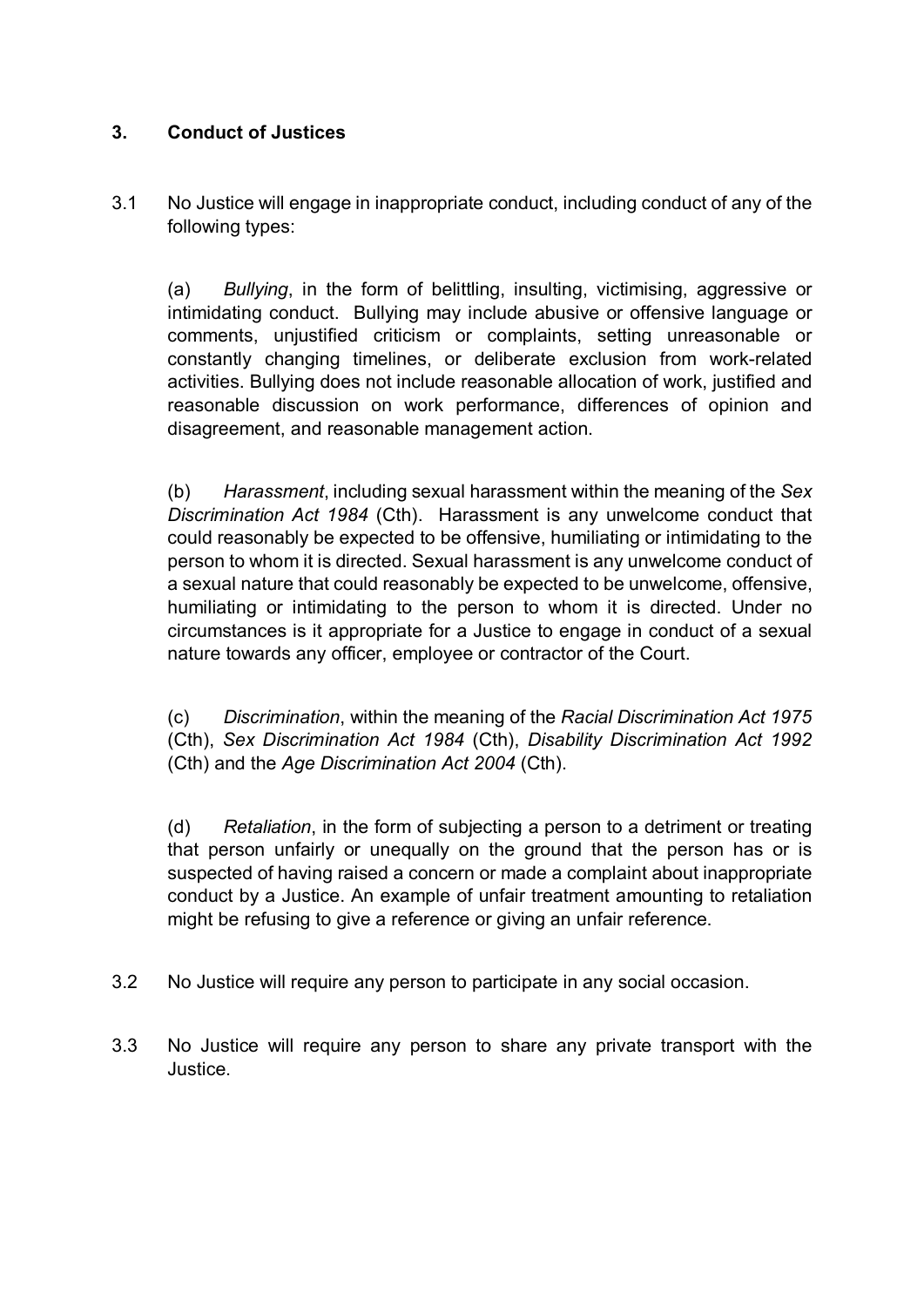## **4. Training of Justices**

4.1 At least once each calendar year, the Justices will together participate in an externally facilitated training session on appropriate workplace practices. The session is to be arranged by the Chief Executive and Principal Registrar in consultation with a committee of Justices. The subject-matter to be covered in the session is to encompass the subject-matter covered in externally facilitated training sessions that employees of the Court are required to attend that address issues covered in this Policy.

## **5. Raising concerns and making complaints**

- 5.1 Any person can raise a concern or make a complaint about any inappropriate conduct or any suspected inappropriate conduct by the Chief Justice or any Justice. That is so whether the inappropriate conduct is directed to that person or to any other person. It is not only desirable but important that any such inappropriate conduct be reported. No obligation of confidentiality binding on the person is to be understood as in any way inhibiting the raising of the concern or the making of the complaint.
- 5.2 A concern can be raised, or the complaint can be made, to:
	- (a) the Chief Justice or any Justice;
	- (b) the Chief Executive and Principal Registrar; or
	- (c) the Senior Registrar.
- 5.3 The concern can be raised, or the complaint can be made:
	- (a) formally or informally; and
	- (b) openly or confidentially.
- 5.4 A person who raises the concern or makes the complaint will always:
	- (a) be taken seriously and treated with respect and courtesy;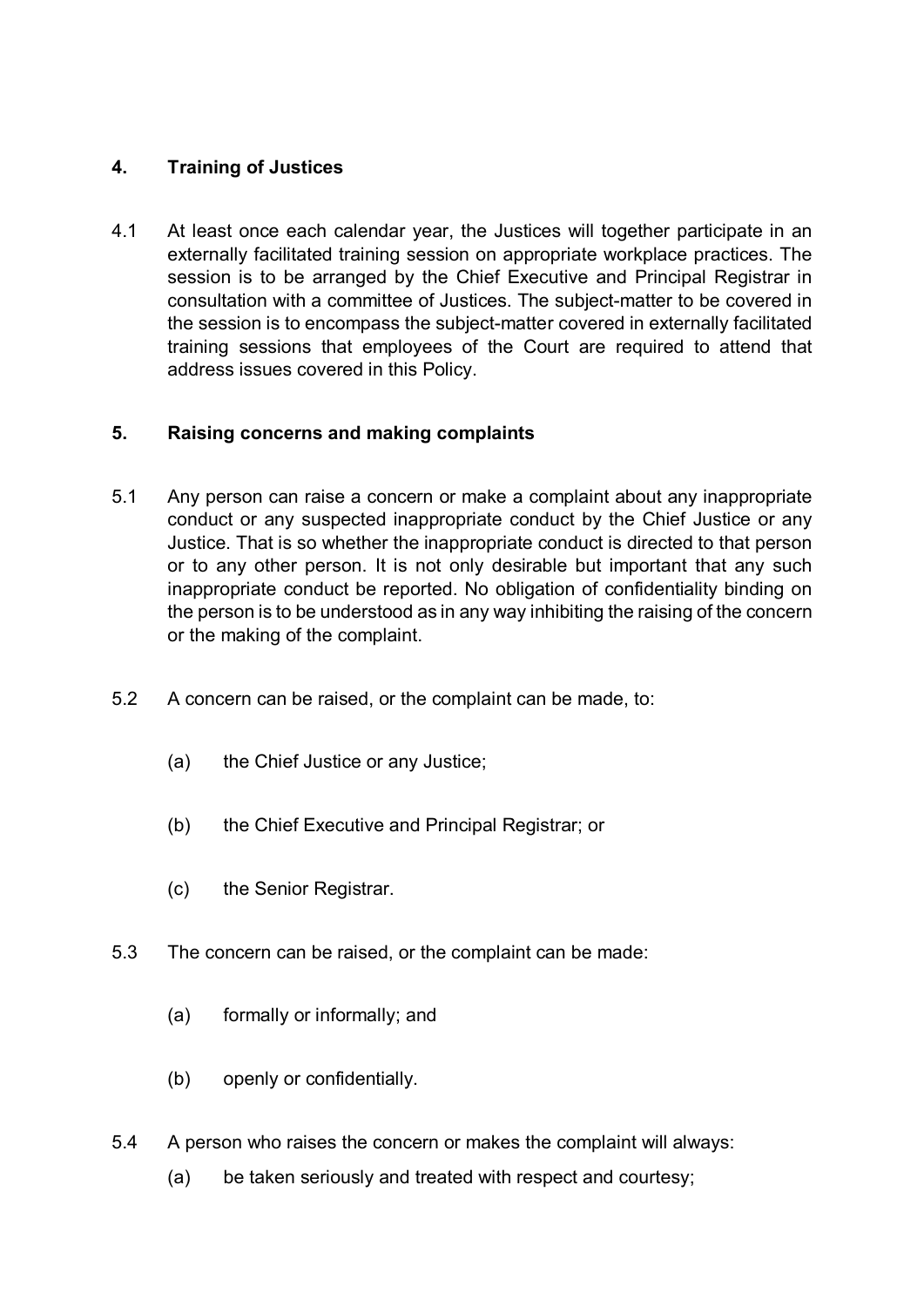(b) be given an opportunity to participate in the process by which their concern or complaint is addressed;

(c) be informed and kept informed about the progress and outcome of the process by which their concern or complaint is addressed;

(d) be offered support, including external counselling;

(e) be offered an opportunity to remove themselves from ongoing contact with the Justice about whose conduct the concern has been raised or complaint has been made, including where appropriate by movement to a position of equivalent status within the Court. For example, an associate raising a concern or making a complaint about inappropriate conduct by the Justice within whose chambers the associate works might in an appropriate case be offered an opportunity to complete the term of their contract of employment working with the Legal Research Officer or the Publishing Officer or in the chambers of the Chief Justice or the senior puisne Justice.

## **6. Addressing concerns and complaints**

- 6.1 A concern raised or complaint made to a Justice, to the Chief Executive and Principal Registrar, or to the Senior Registrar about inappropriate conduct by a Justice will be referred to the Chief Justice if the person raising the concern or making the complaint wishes that to happen or if the Justice, the Chief Executive and Principal Registrar, or the Senior Registrar considers that it raises a serious issue which cannot be resolved without reference to the Chief Justice. Similarly, a concern raised or complaint made to a Justice, to the Chief Executive and Principal Registrar, or to the Senior Registrar about inappropriate conduct by the Chief Justice will be referred to the senior puisne Justice if the person raising the concern or making the complaint wishes that to happen or if the Justice, the Chief Executive and Principal Registrar, or the Senior Registrar considers that it raises a serious issue which cannot be resolved without reference to the senior puisne Justice.
- 6.2 The procedure adopted by the Chief Justice or the senior puisne Justice to address a concern or complaint will depend upon the circumstances. Those circumstances will include: the nature of the concern or complaint; how the person raising the concern or complaint may wish for it to be handled; and, if the concern or complaint relates to inappropriate conduct directed towards another person, the wishes of that other person.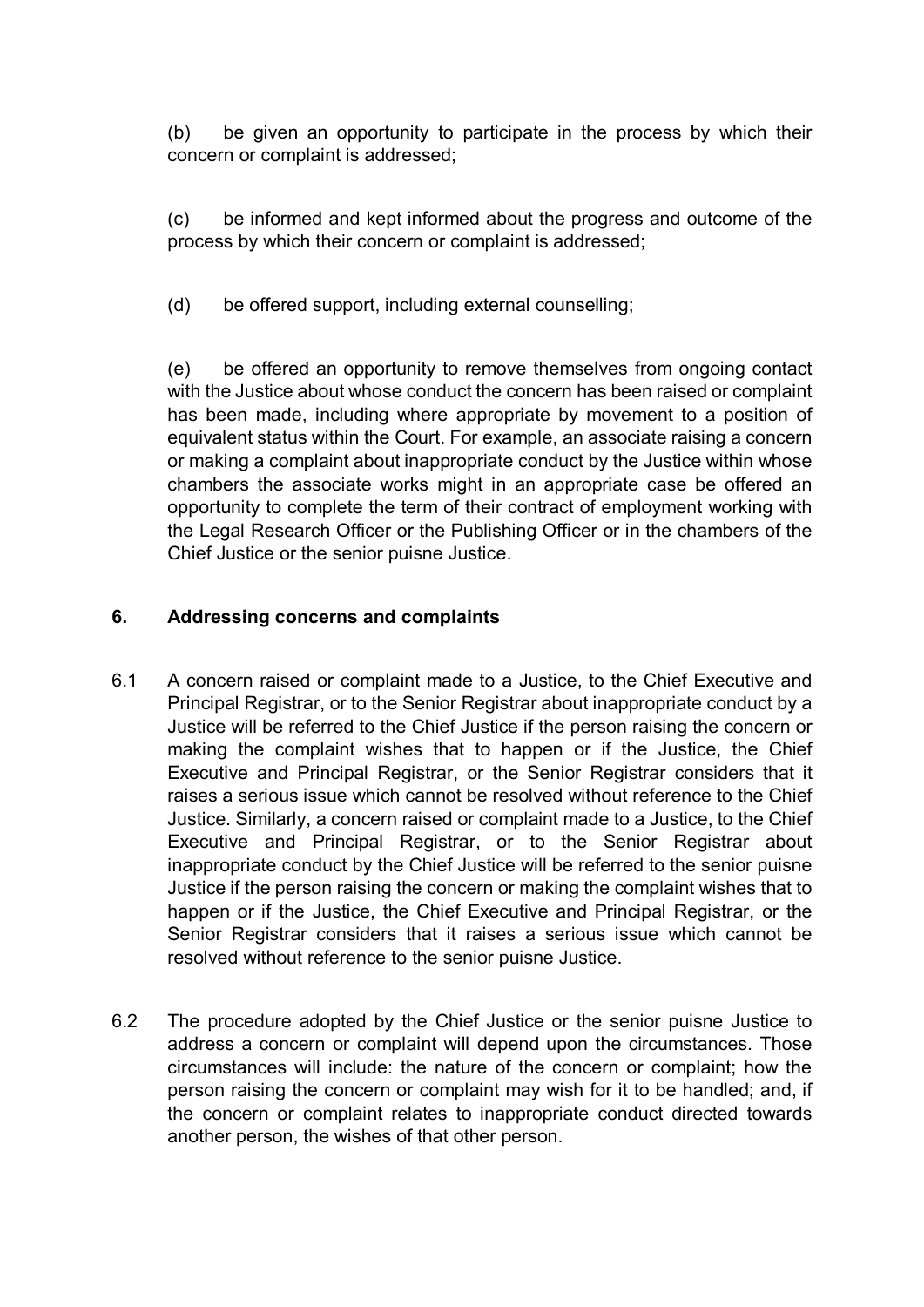- 6.3 An informal procedure focused on the resolution of the issue rather than substantiation of the underlying concern or complaint may be appropriate where the person raising a concern wishes to resolve the issue informally. Such a procedure may involve the Chief Justice or the senior puisne Justice speaking directly to the person raising the concern or complaint and then to the Justice about whose conduct the concern has been raised or complaint has been made.
- 6.4 A formal investigation focused on establishing whether a complaint is substantiated will be appropriate where the complaint involves a serious allegation of inappropriate workplace conduct which is denied and where the person making the complaint wishes to proceed with a formal investigation.
- 6.5 Any formal investigation will be conducted by an independent external adviser to be appointed by the Chief Executive and Principal Registrar at the direction of the Chief Justice or the senior puisne Judge. In such circumstances, the Attorney-General of the Commonwealth will be notified of the appointment of the external adviser and of the outcome of the complaint process.
- 6.6 Concerns and complaints, and documentation generated in addressing concerns and complaints, will be kept confidential to the extent possible. The extent to which the identity and personal circumstances of the person raising the concern or making the complaint may be kept confidential (and, if the concern or complaint relates to inappropriate conduct directed to another person, the extent to which the identity and personal circumstances of that other person may be kept confidential) will depend upon:
	- (a) the need to investigate;
	- (b) the need to afford procedural fairness;
	- (c) the wishes of that person; and
	- (d) any statutory obligation to report particular conduct.

### **7. Publication of Policy**

- 7.1 This Policy will be published on the Court website and will be drawn to the attention of all new employees of the Court at the time of induction.
- 7.2 The Chief Justice and the senior puisne Justice will participate in the induction of all new associates to ensure that they understand this Policy and the Justices' commitment to it.